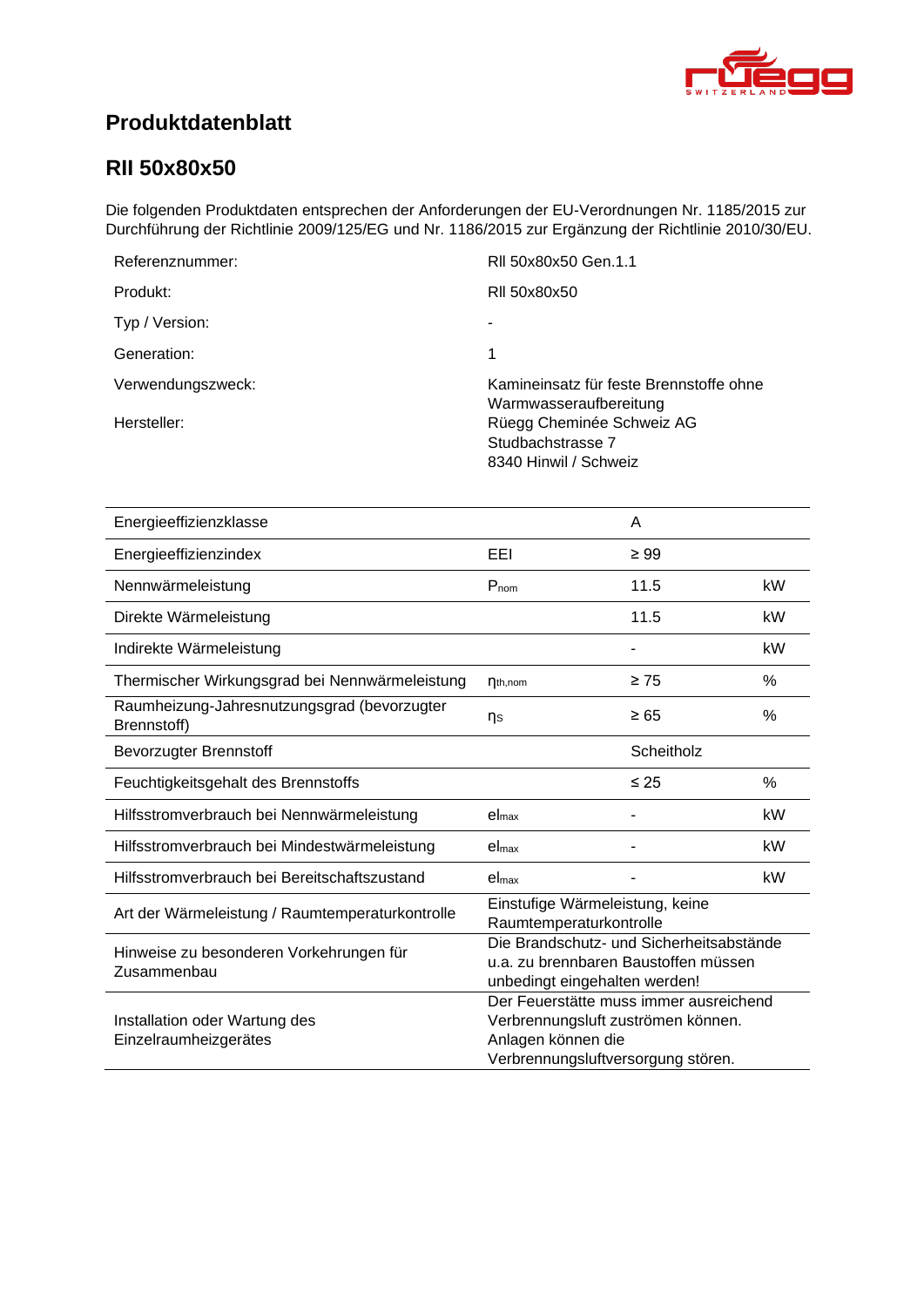

# **Product data sheet**

## **[RII 50x80x50](#page-0-0)**

The following product data comply with the requirements of EU Regulations No. 1185/2015 implementing Directive 2009/125/EC and No. 1186/2015 supplementing Directive 2010/30/EU.

| Identification code: | RII 50x80x50 Gen.1.1                                      |
|----------------------|-----------------------------------------------------------|
| Product:             | RII 50x80x50                                              |
| Type / Version:      |                                                           |
| Generation:          | 1                                                         |
| Intended use:        | Insert appliance or open fire without hot water<br>supply |
| Manufacturer:        | Rüegg Cheminée Schweiz AG                                 |
|                      | Studbachstrasse 7                                         |
|                      | 8340 Hinwil / Switzerland                                 |

| Energy efficiency class                                  |                                                                                                                                           | A           |      |
|----------------------------------------------------------|-------------------------------------------------------------------------------------------------------------------------------------------|-------------|------|
| Energy efficiency index                                  | EEI                                                                                                                                       | $\geq 99$   |      |
| Nominal heat output                                      | $P_{nom}$                                                                                                                                 | 11.5        | kW   |
| Direct heat power                                        |                                                                                                                                           | 11.5        | kW   |
| Indirect heat power                                      |                                                                                                                                           |             | kW   |
| Thermal efficiency at nominal heat output                | $\eta_{th,nom}$                                                                                                                           | $\geq 75$   | %    |
| Space heating annual utilization rate (preferred fuel)   | ns                                                                                                                                        | $\geq 65$   | %    |
| Preferred fuel                                           |                                                                                                                                           | Wooden logs |      |
| Fuel moisture content                                    |                                                                                                                                           | $\leq 25$   | $\%$ |
| Auxiliary power consumption at nominal heat output       | el <sub>max</sub>                                                                                                                         |             | kW   |
| Auxiliary power consumption at minimum heat<br>output    | $el_{\text{max}}$                                                                                                                         |             | kW   |
| Auxiliary power consumption in standby mode              | el <sub>max</sub>                                                                                                                         |             | kW   |
| Type of heat output / room temperature control           | Single stage heat output, no room<br>temperature control                                                                                  |             |      |
| Notes on special precautions for assembly                | The fire protection and safety distances to<br>combustible building materials, among<br>others, must be observed without fail!            |             |      |
| Installation or maintenance of the single room<br>heater | Sufficient combustion air must always be<br>able to flow to the fireplace. Installations can<br>interfere with the combustion air supply. |             |      |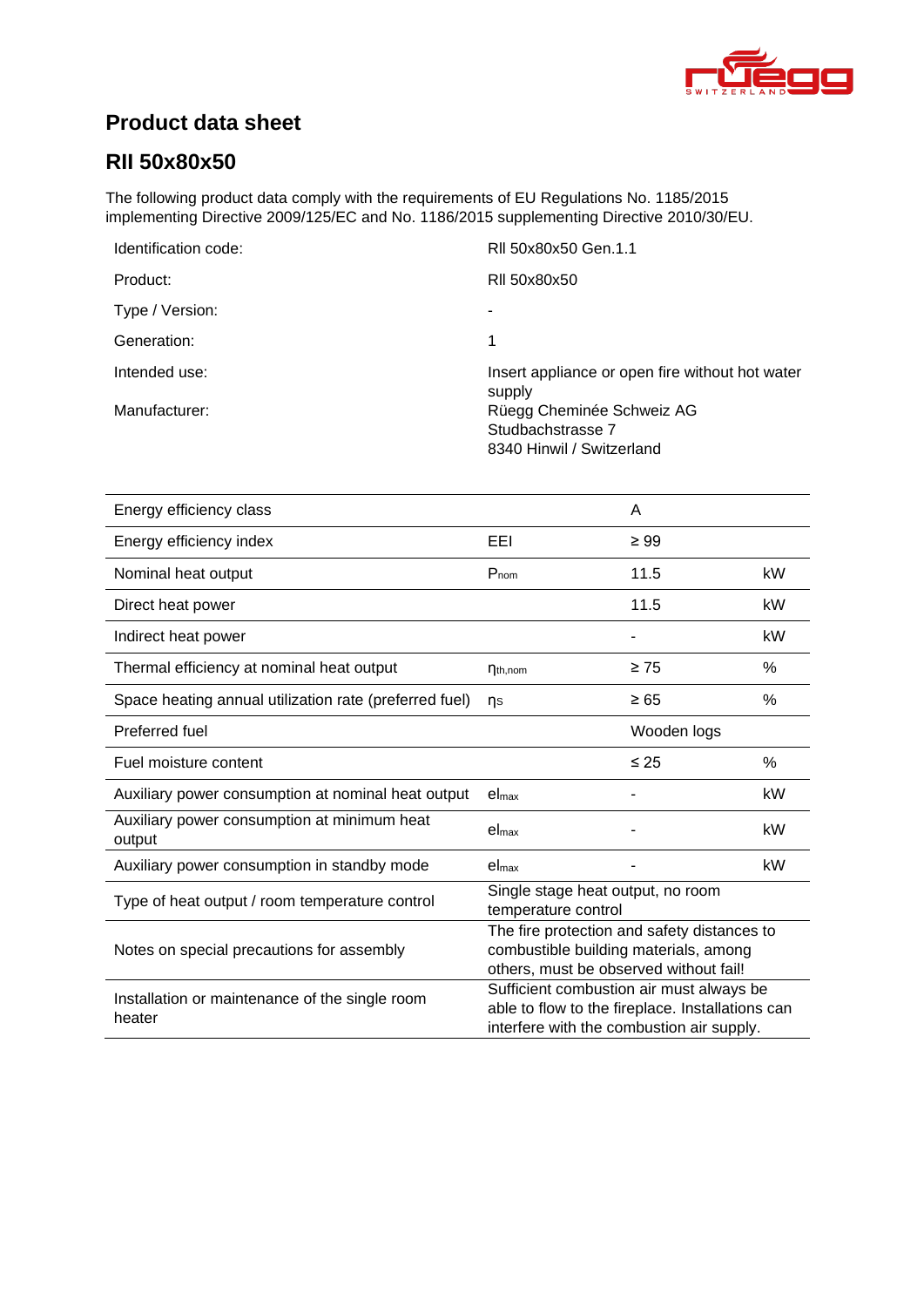

# **Fiche de produit**

### **[RII 50x80x50](#page-0-0)**

Les données suivantes sur les produits sont conformes aux exigences des règlements européens n° 1185/2015 portant application de la directive 2009/125/CE et n° 1186/2015 complétant la directive 2010/30/UE.

| RII 50x80x50 Gen.1.1                                                                  |
|---------------------------------------------------------------------------------------|
| RII 50x80x50                                                                          |
| ۰                                                                                     |
| 1                                                                                     |
| Foyer ouvert et inserts à alimentation manuelle<br>pour combustibles minéraux solides |
| Rüegg Cheminée Schweiz AG<br>Studbachstrasse 7<br>8340 Hinwil / Suisse                |
|                                                                                       |

| Classe d'efficacité énergétique                                            |                                                                                                                                                                                        | A              |      |
|----------------------------------------------------------------------------|----------------------------------------------------------------------------------------------------------------------------------------------------------------------------------------|----------------|------|
| Indice d'efficacité énergétique                                            | EEL                                                                                                                                                                                    | $\geq 99$      |      |
| Puissance nominale                                                         | $P_{nom}$                                                                                                                                                                              | 11.5           | kW   |
| Puissance thermique directe                                                |                                                                                                                                                                                        | 11.5           | kW   |
| Puissance thermique indirecte                                              |                                                                                                                                                                                        |                | kW   |
| Rendement thermique à la puissance thermique<br>nominale                   | $\eta_{th,nom}$                                                                                                                                                                        | $\geq 75$      | $\%$ |
| Rendement annuel du chauffage des locaux<br>(combustible préféré)          | ηs                                                                                                                                                                                     | $\geq 65$      | %    |
| Combustible préféré                                                        |                                                                                                                                                                                        | Bûches de bois |      |
| Taux d'humidité du combustible                                             |                                                                                                                                                                                        | $\leq 25$      | $\%$ |
| Consommation de courant auxiliaire à la puissance<br>thermique nominale    | el <sub>max</sub>                                                                                                                                                                      |                | kW   |
| Consommation de courant auxiliaire à la puissance<br>thermique minimale    | $el_{max}$                                                                                                                                                                             |                | kW   |
| Consommation de courant auxiliaire en état de<br>veille                    | el <sub>max</sub>                                                                                                                                                                      |                | kW   |
| Type de puissance thermique / contrôle de la<br>température ambiante       | Puissance thermique à un niveau, pas de<br>contrôle de la température ambiante                                                                                                         |                |      |
| Remarques sur les précautions particulières à<br>prendre pour l'assemblage | Les distances de sécurité et de protection<br>contre les incendies, entre autres par rapport<br>aux matériaux de construction inflammables,<br>doivent impérativement être respectées! |                |      |
| Installation ou entretien de l'appareil de chauffage<br>individuel         | Le foyer doit toujours pouvoir bénéficier d'un<br>flux d'air de combustion suffisant. Les<br>installations peuvent perturber l'alimentation<br>en air de combustion.                   |                |      |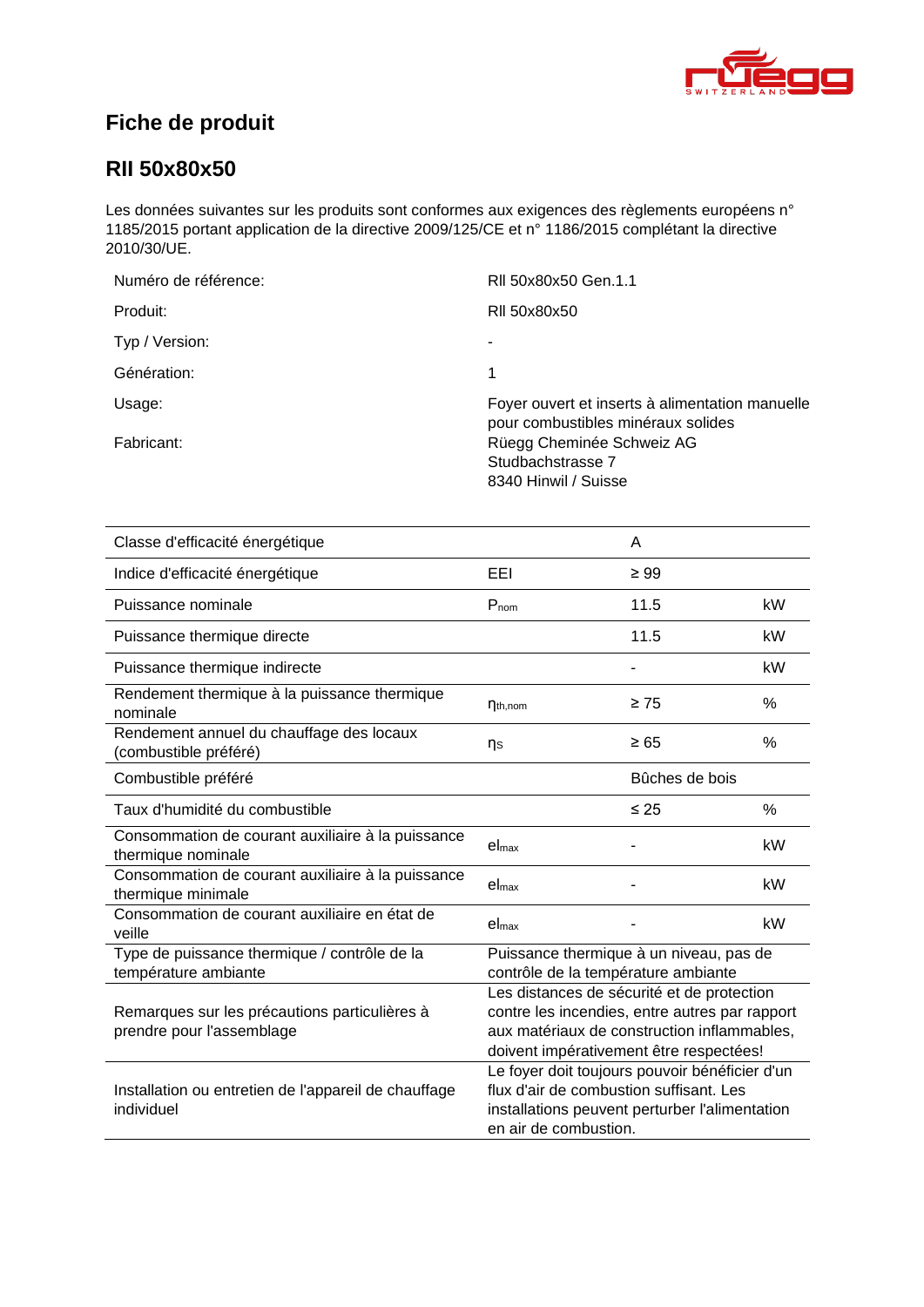

# **Productgegevensblad**

## **[RII 50x80x50](#page-0-0)**

De volgende productgegevens voldoen aan de eisen van EU-verordeningen nr. 1185/2015 tot uitvoering van Richtlijn 2009/125/EG en nr. 1186/2015 tot aanvulling van Richtlijn 2010/30/EU.

| Referentienummer: | RII 50x80x50 Gen.1.1                                                        |
|-------------------|-----------------------------------------------------------------------------|
| Productnaam:      | RII 50x80x50                                                                |
| Type / Versie:    |                                                                             |
| Generatie:        |                                                                             |
| Gebruiksdoel:     | Inbouwhaard voor vaste brandstoffen zonder<br>bereiding van warm water      |
| Fabrikant:        | Rüegg Cheminée Schweiz AG<br>Studbachstrasse 7<br>8340 Hinwil / Zwitserland |

| Energie-efficiëntieklasse                                          |                                                                                                                                                  | A         |               |
|--------------------------------------------------------------------|--------------------------------------------------------------------------------------------------------------------------------------------------|-----------|---------------|
| Energie-efficiëntie-index                                          | EEI                                                                                                                                              | $\geq 99$ |               |
| Nominale warmteafgifte                                             | $P_{nom}$                                                                                                                                        | 11.5      | kW            |
| Directe warmteafgifte                                              |                                                                                                                                                  | 11.5      | kW            |
| Indirecte warmteafgifte                                            |                                                                                                                                                  |           | kW            |
| Thermisch rendement bij nominaal<br>verwarmingsvermogen            | $\eta_{th,nom}$                                                                                                                                  | $\geq 75$ | $\frac{0}{0}$ |
| Jaarlijks rendement ruimteverwarming<br>(voorkeursbrandstof)       | ηs                                                                                                                                               | $\geq 65$ | %             |
| Voorkeur voor brandstof                                            | Gekloofd brandhout                                                                                                                               |           |               |
| Vochtgehalte van de brandstof                                      |                                                                                                                                                  | $\leq 25$ | $\%$          |
| Hulpstroomverbruik bij nominale warmteafgifte                      | el <sub>max</sub>                                                                                                                                |           | kW            |
| Hulpstroomverbruik bij minimale warmteafgifte                      | el <sub>max</sub>                                                                                                                                |           | kW            |
| Hulpstroomverbruik bij stand-by                                    | el <sub>max</sub>                                                                                                                                |           | kW            |
| Type warmteafgifte / ruimtetemperatuurregeling                     | Eentraps warmteafgifte, geen<br>ruimtetemperatuurregeling                                                                                        |           |               |
| Opmerkingen over bijzondere<br>voorzorgsmaatregelen bij de montage | De brandbeveiliging en veiligheidsafstanden<br>tot o.a. brandbare bouwmaterialen moeten<br>absoluut in acht worden genomen!                      |           |               |
| Installatie of onderhoud van de<br>eenkamerverwarming              | Er moet altijd voldoende verbrandingslucht<br>naar de haard kunnen stromen. Installaties<br>kunnen de toevoer van verbrandingslucht<br>hinderen. |           |               |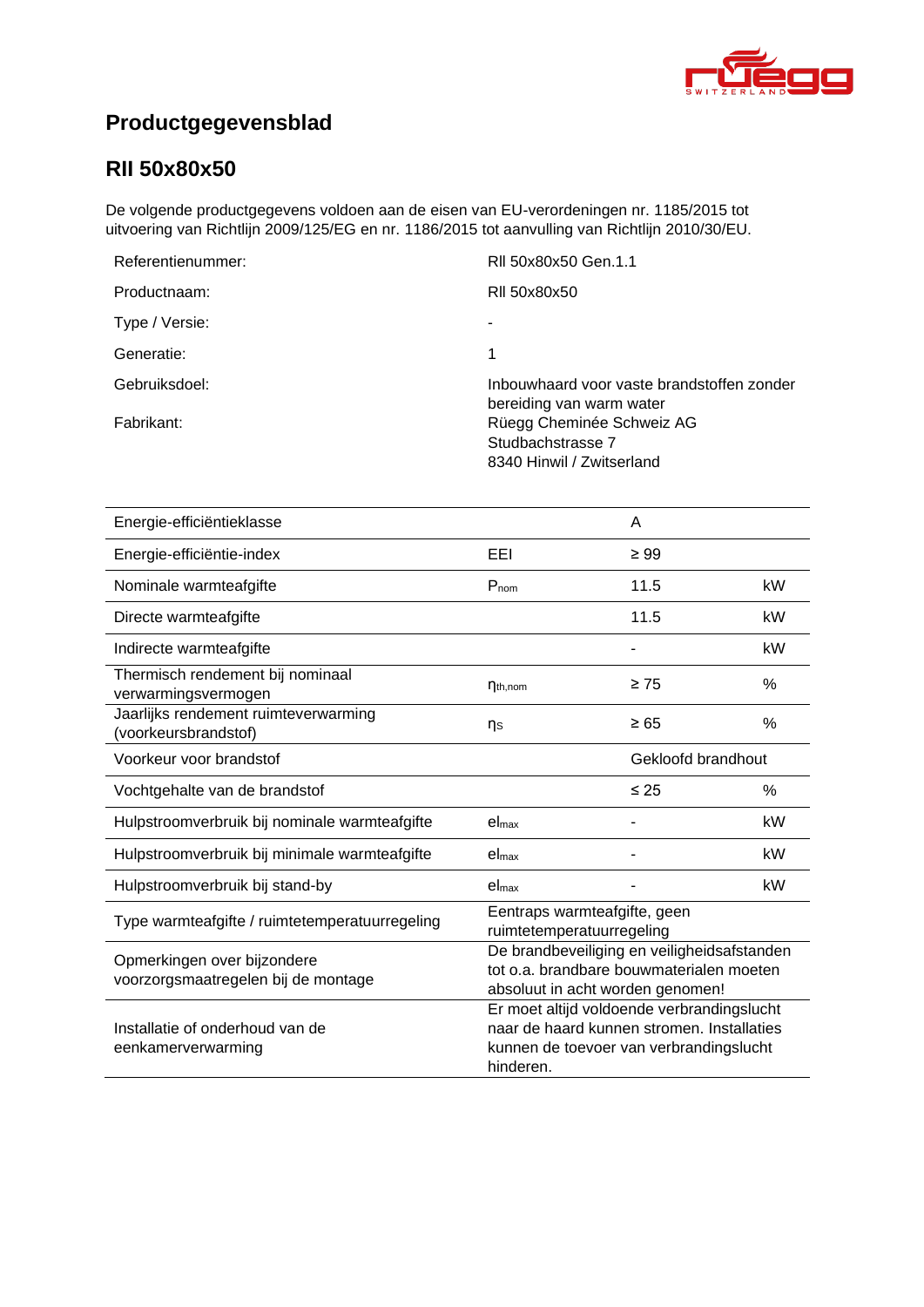

# **Scheda tecnica del prodotto**

### **[RII 50x80x50](#page-0-0)**

I seguenti dati del prodotto sono conformi ai requisiti dei regolamenti UE n. 1185/2015 che attuano la direttiva 2009/125/CE e n. 1186/2015 che integrano la direttiva 2010/30/UE.

| Numero di riferimento: | RII 50x80x50 Gen.1.1                                                                  |
|------------------------|---------------------------------------------------------------------------------------|
| Prodotto:              | RII 50x80x50                                                                          |
| Tipo / Versione:       |                                                                                       |
| Genere:                | 1                                                                                     |
| Utilizzo:              | Focolare aperto e chiuso con alimentazione<br>manuale di combustibile minerale solido |
| Produttore:            | Rüegg Cheminée Schweiz AG<br>Studbachstrasse 7<br>8340 Hinwil / Svizzera              |

| Classe di efficienza energetica                                                 |                                                                                                                                                                              | A                |      |
|---------------------------------------------------------------------------------|------------------------------------------------------------------------------------------------------------------------------------------------------------------------------|------------------|------|
| Indice di efficienza energetica                                                 | EEL                                                                                                                                                                          | $\geq 99$        |      |
| Potenza termica nominale                                                        | $P_{nom}$                                                                                                                                                                    | 11.5             | kW   |
| Uscita di calore diretto                                                        |                                                                                                                                                                              | 11.5             | kW   |
| Potenza termica indiretta                                                       |                                                                                                                                                                              |                  | kW   |
| Efficienza termica alla potenza termica nominale                                | $\eta_{th,nom}$                                                                                                                                                              | $\geq 75$        | $\%$ |
| Efficienza annuale del riscaldamento degli ambienti<br>(combustibile preferito) | ηs                                                                                                                                                                           | $\geq 65$        | %    |
| Carburante preferito                                                            |                                                                                                                                                                              | Legna in ciocchi |      |
| Contenuto di umidità del combustibile                                           |                                                                                                                                                                              | $\leq 25$        | %    |
| Consumo di energia ausiliaria alla potenza termica<br>nominale                  | el <sub>max</sub>                                                                                                                                                            |                  | kW   |
| Consumo di energia ausiliaria alla potenza termica<br>minima                    | $el_{\text{max}}$                                                                                                                                                            |                  | kW   |
| Consumo di energia ausiliaria in standby                                        | el <sub>max</sub>                                                                                                                                                            |                  | kW   |
| Tipo di uscita di calore / controllo della temperatura<br>ambiente              | Uscita di calore a uno stadio, nessun<br>controllo della temperatura ambiente                                                                                                |                  |      |
| Note sulle precauzioni speciali per il montaggio                                | La protezione antincendio e le distanze di<br>sicurezza dai materiali da costruzione<br>combustibili, tra l'altro, devono essere<br>rispettate a tutti i costi!              |                  |      |
| Installazione o manutenzione del riscaldatore<br>singolo                        | Una quantità sufficiente di aria di<br>combustione deve sempre poter affluire al<br>camino. Le installazioni possono interferire<br>con la fornitura di aria di combustione. |                  |      |